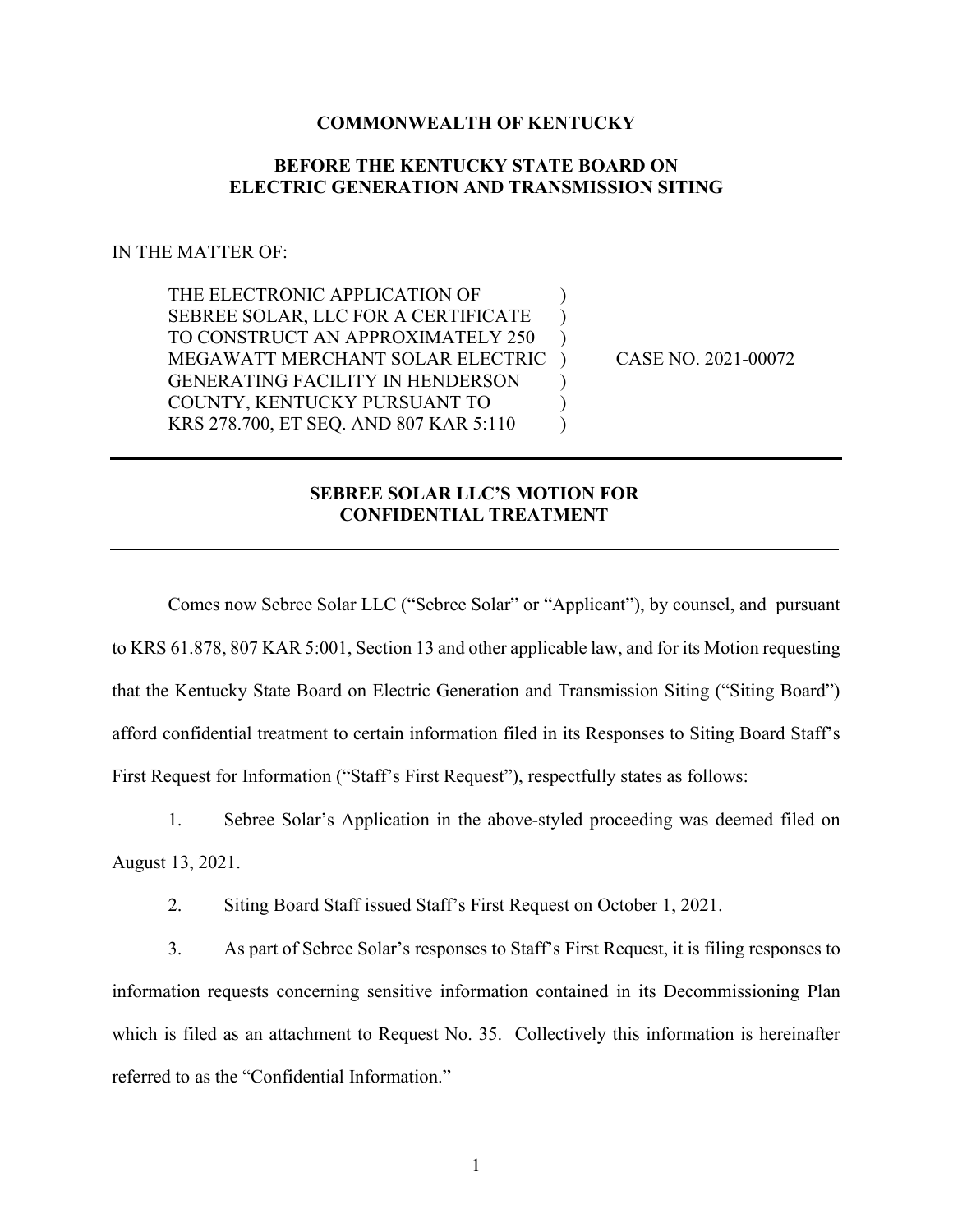4. Specifically, the Confidential Information is being provided in response to Staff's First Request No. 35, which states as follows:

> Provide a copy of any decommissioning plan Sebree Solar has developed which describes the environmental impact of decommissioning.

5. In the response to Request No. 35, Sebree Solar is providing a copy of its Decommissioning Plan, which includes detailed estimates as to the costs of implementing its Decommissioning Plan and anticipated salvage values. This information is sensitive, proprietary commercial information concerning pricing estimates that could be detrimental to Sebree Solar in future negotiations if made public.

6. The Kentucky Open Records Act exempts the Confidential Information from public disclosure. *See* KRS 61.878(1). Moreover, the Kentucky Supreme Court has stated, "information concerning the inner workings of a corporation is 'generally accepted as confidential or proprietary.'" *Hoy v. Kentucky Industrial Revitalization Authority*, 907 S.W.2d 766, 768 (Ky. 1995). Furthermore, the Confidential Information is retained by Sebree on a "need-to-know" basis and is not publicly available. Because the Confidential Information is critical to Sebree Solar's effective execution of business decisions and strategy in the future, it satisfies both the statutory and common law standards for being afforded confidential treatment. Indeed, the Public Service Commission has previously recognized that similar forecasts and analysis are generally confidential and proprietary in nature.<sup>[1](#page-1-0)</sup>

7. In accordance with the provisions of 807 KAR 5:001, Section 13(2), Sebree Solar is filing one copy of the Confidential Information separately under seal. The filing of the

<span id="page-1-0"></span><sup>1</sup> *See e.g. In the Matter of the Application of Louisville Gas & Electric Company to Modify its Certificate of Public Convenience and Necessity as to the Mill Creek Unit 3 Flue-Gas Desulfurization Unit*, Order, Case No. 2012-00469 (Ky. P.S.C. July 25, 2013).